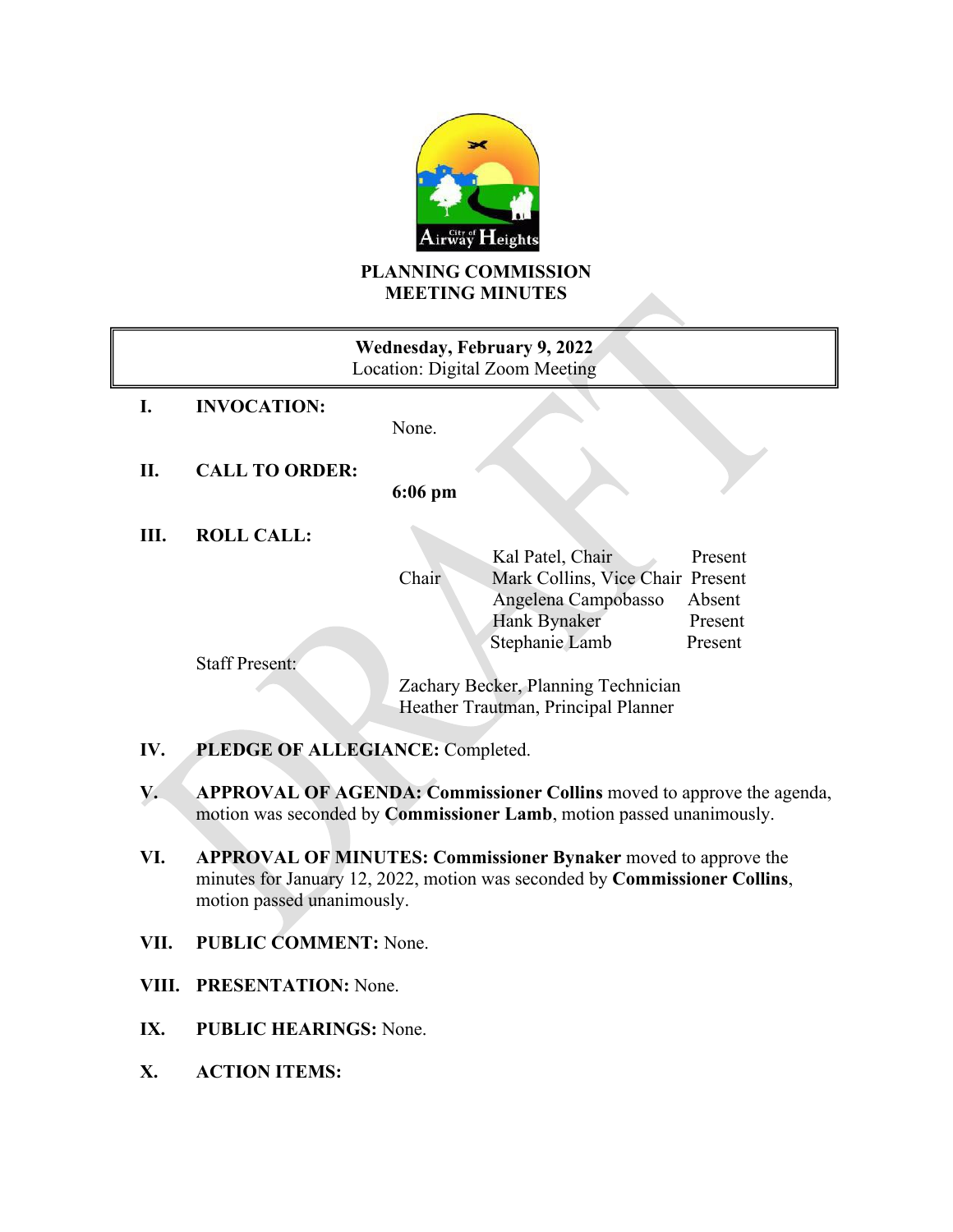- **a. Land Use Survey Results** Principal Planner Heather Trautman led the Planning Commission members through the results of the Land Use Survey regarding land use alternatives for the City's 2022 Comprehensive Plan. Ms. Trautman also read letters and comments received in the past month regarding the proposed land use alternatives. Several members of the public were in attendance at the meeting and provided comments on the proposed land use alternatives:
	- **Ken Johnson:** Mr. Johnson is the fire chief for Spokane County Fire District 10, and wanted to remind the Commissioners to consider public safety needs when discussing growth alternatives
	- **Jack Kastell**: Mr. Kastell represents the Ewing/ Oswald group that currently has an open application at Spokane County for a UGA amendment on the eastern side of Airway Heights. Mr. Kastell made comments regarding the potential for a new high school in the Ewing/Oswald area, as well as, a status update on the required studies for his application that are required in order for his proposal to be considered.
	- **Jamie Kowalski**: Ms. Kowalski represents Fairchild Airforce Base, and requested clarification on the difference in housing densities between Airway Heights and Spokane. Ms. Kowalski also provided comments on the location of several alternatives, and whether or not they were present within sound contours recognized by Spokane County.
	- **Elizabeth Tellison**: Ms. Tellison represented two of the property owners who provided comments on the land use alternatives. Ms. Tellison asked the Commissioners to consider the willingness of property owners to be included within the alternative areas, as well as, looking at increasing densities in already established residential areas, as opposed to, identifying new residential areas to meet residential growth requirements
	- **Darla Spence**: Ms. Spence identified herself as the daughter of a homeowner in one of the alternative areas. She had concerns that if her family's land were to be included as a preferred alternative, the character of land would be forever changed. She stated that she was greatly opposed to all of the identified alternatives. During this time, it was identified that one of the two areas Ms. Spence was referring to was already present within the City's UGA, and had been for some time.
- **b. Selection of a Preferred Land Use Alternative** After public comments were made, the Commissioners held discussions regarding the selection of a preferred alternative. After extensive discussion, the Planning Commission selected the following alternative:
	- A Proposed Medium Density Residential (adopted since 1997 as a UGA and in the 2020 Comprehensive Plan)
	- B1-B4 Proposed Medium Density Residential from Low Density Residential and Commercial (adopted in the 2020 Comprehensive Plan)
	- C Hight Density Residential (adopted in the 2021 Downtown Plan)
	- D- Reduce mixed use area anticipated density from 30%-10% (adopted in the 2020 Comprehensive Plan at 30%)